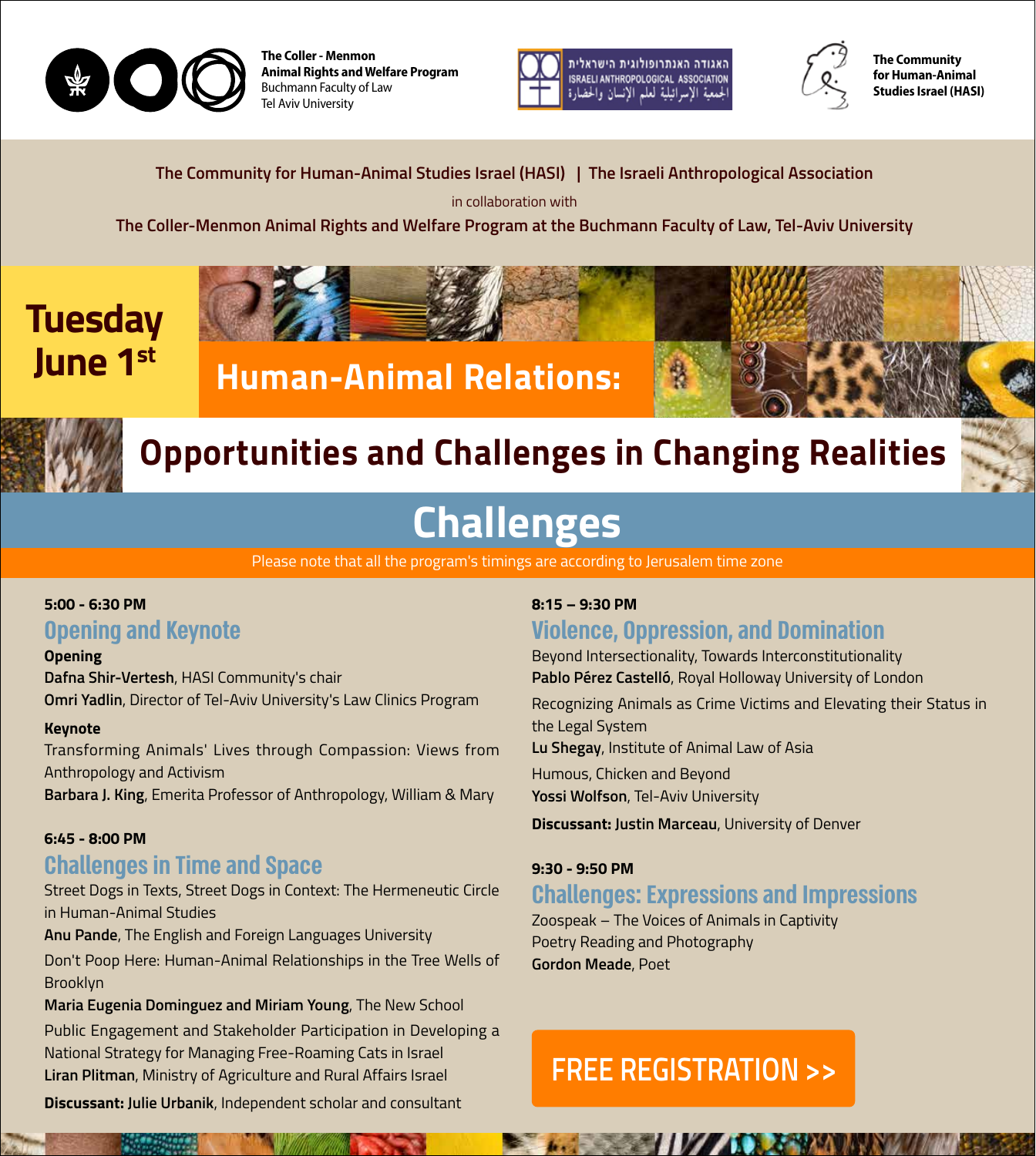

**The Coller - Menmon Animal Rights and Welfare Program** Buchmann Faculty of Law Tel Aviv University





**The Community** for Human-Animal **Studies Israel (HASI)** 

The Community for Human-Animal Studies Israel (HASI) | The Israeli Anthropological Association

in collaboration with

**The Coller-Menmon Animal Rights and Welfare Program at the Buchmann Faculty of Law, Tel-Aviv University** 

**10:00-12:00**

### **מושב פתיחה**

יחסי אדם-חיה: עבר, הווה ועתיד **חברות ועדת ההיגוי של קהילת יחסי אדם-חיה בישראל** שולחן עגול: יחסי אדם-חיה בישראל - אתגרים, הזדמנויות, וכיוונים עתידיים **בהנחיית ענת בן יונתן ואורית הירש-מציאולס** בהשתתפות: **פרופ׳ אנה זמנסקי**, אוניברסיטת חיפה **פרופ׳ יוסף טרקל**, אוניברסיטת תל אביב **ד״ר דפנה שיר-ורטש**, מכללת אחווה **ד״ר שירה שמואלי**, אוניברסיטת תל אביב

#### **12:00-12:15**

## **דיאלוגים מוזיקליים**

יצירות-מחקר של סטודנטים מהסמינר ״מוזיקה/סאונד, תרבות/טבע״ **בהנחיית עופר גזית**, בית הספר למוזיקה בוכמן מהטה, אוניברסיטת תל-אביב

### **13:00-14:20 הרצאות בסגנון ״טד״ – חלק א'**

Urbanizing Pets or Animaling the City: Redefining the City as Posthuman Anna K.E. Schneider, Friedrich-Alexander-University Erlangen-Nürnberg Philosophical Considerations upon the Nature and Expression of Animal Desire

**Cosetta Veronese, Scuola di Interazione Uomo Animale** 

Vegans and Other Animals: Renegotiating Boundaries and Hierarchies in Multispecies Israeli Families

Dafna Shir-Vertesh, Achva College; Limor Chen, Ben-Gurion University **Matsioulas**, Tel-Aviv University; Nir Avieli, Ben-Gurion University of of the Negev; Anat Ben Yonatan, Tel-Aviv University; Orit Hirschthe Negev

**Discussant: Leslie Irvine, University of Colorado Boulder** 

7:30 - 8:45 PM

בין אקדמיה לשדה – הקורס משלב העשייה ״ילדים ובעלי חיים״ **טל קוגמן ויפית בר-און**, אוניברסיטת תל אביב שימוש בתכנון מרחבי ימי כאמצעי לניהול אינטראקציות אדם-חיה בים

**יערה גרוסמרק**, טכניון נשרים וחתולים: השינויים בקשרים בין בני אדם למיני בעלי חיים **דן פרי**, חוקר עצמאי אדם טבע בנוי **עדי קריאף**, הטכניון הפוליטיקה של המיינה: חיים עם ״מינים פולשים״ **עפרי אילני**, מכון ון ליר

**דיון**

**14:30-15:50**

## **הרצאות בסגנון ״טד״ – חלק ב'**

חקר יחסי האדם היהודי והכלב בשואה – מהעבר אל ההווה **תמי בר יוסף**, האוניברסיטה הפתוחה יחסי אדם-חיה בעבודת הקליניקה לצדק סביבתי וזכויות בעלי חיים **אמנון קרן**, אוניברסיטת תל אביב הכללת בעלי חיים בחקר יחסי הכוח **מיכל רותם**, אוניברסיטת תל אביב נשים וחתולי רחוב בישראל **שלומית שמחי מאברוב**, אוניברסיטת תל אביב

**A PARTIES AND A PARTIES AND A PARTIES AND A PARTIES AND A PARTIES AND A PARTIES OF PERSONS ASSESSED AND A PARTIES** 

## **Wednesday June 2nd**

**דיון**

### **Keynote**

Dimensions of Humane Communities – Perspectives on the Intersection of Human and Non-Human Animal Well-being Philip Tedeschi, University of Denver

### $6:00 - 7:15$  PM

## **Reconsiderations**

### **Artpportunities**

Visual Culture: Promoting Awareness of Animal Suffering in the Anthropocene Hadas Marcus, Tel-Aviv University

Animation and Animal Rights: Leading social Change through Conversations on Films

Rajlakshmi Kanjilal and P. P. Vijayalakshmi, Amrita Vishwa Vidyapeetham **University** 

Opportunities and Challenges in Contemporary Art after the Animal Turn Jessica Ullrich, University of Fine Arts, Münster

**Discussant: Jane Desmond, University of Illinois** 

#### **8:45 - 9:15 PM**

## **Opportunities: Expressions and Impressions**

Bridging Dance and Animal Studies: Embodiment as an Approach to Interspecies Entanglement Kayt MacMaster and Sara Marks Mininsohn, University of Illinois

# **Opportunities**

Please note that all the program's timings are according to Jerusalem time zone

### 5:00 - 5:50 PM





## **Opportunities and Challenges in Changing Realities**